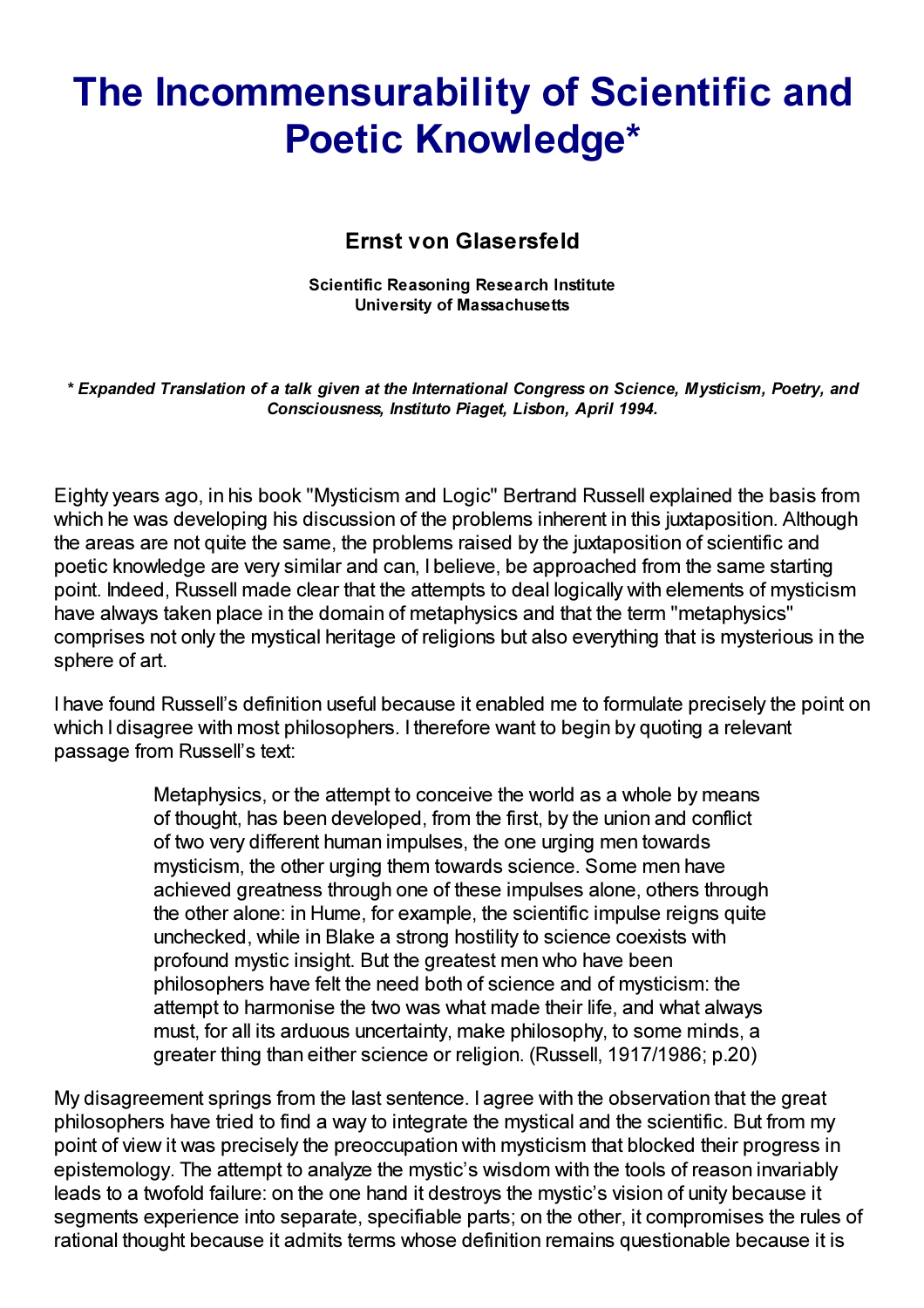based on private experience.

Wittgenstein has expressed this impasse in his famous maxim:

Whereof one cannot speak, thereof one must be silent. (Wittgenstein, 1933; p.189.)

Put that way, it may give the impression that it is easy to distinguish the things of which one can speak from those of which one cannot. But this distinction is not at all obvious. It dawns on one whenever one finds oneself in a situation where nothing one could say expresses what one would like to say.

This dilemma probably crops up most often when we would like to explain to someone precisely what it is that moves us in a painting, a poem, or a piece of music. We try to speak of the colors, the merit of the composition, the articulation, the associations, the power of the symbolism, and all the things we have picked up from erudite historians and critics — but we realize that we are not even coming close to the actual cause of our emotional reaction and attachment to the work of art. In the end we can only say: I cannot explain it, but it's out of this world.

Fifty years ago, we might have used the expression "sublime". It would have meant the same, even if we were not aware of the Latin root of that word, which is sublimare and means "to raise above". In this case, of course, above the limits of what is specifiable in literal language. In order to convey what we feel, we have to use metaphors.

Though the study of metaphor has been fashionable for some time, I have not found anywhere in the contemporary literature a reference to the particular distinction of different types of metaphor that, to me, seems indispensable if we want to examine the relation between science and mysticism.

The Italian philosopher Giambattista Vico was the first to propose a criterion that allows us to separate the rational scientific use of language from the poetic discourse of mystics and metaphysicians (cf. Vico, 1744). To recognize the value I attribute to this criterion, you need a brief, general explanation of what I believe to be the pattern of metaphor.

Metaphors are constructed by referring to one concept in order to describe another. Such a substitution requires some similarity or analogy between the two. This is to say, a metaphor works to the degree that we are able to transfer one or several customary characteristics of the first thing to the second, to which it is not habitually attributed. The fact that there are always two items involved, is the basis of Vico's distinction.\*

On the one hand, he says, there are linguistic expressions that use words associated with some common experience in order to evoke another experience that would also be accessible to whoever hears or reads the metaphor. We all know this type of metaphor quite well because it is frequently used in everyday language. To clarify its difference from the second type, I shall give an example. If I tell you that the other day I met my friend Robert, and it was with him in his Ferrari that I flew to Boston, you understand my metaphoric use of "flew" because both flying and traveling by car are within the range of your actual (or at least potential) experience and you have no difficulty in gathering that speed is the characteristic to be transferred.

For the second type, I shall turn to a poet, for instance the author of a psalm, who wrote: "If I take the wings of the morning and dwell in the uttermost parts of the sea ...". You have no possibility of interpreting these words as a description of experiences you have had. Between the wings you have known and your concept of morning there is a mysterious gap; and the uttermost parts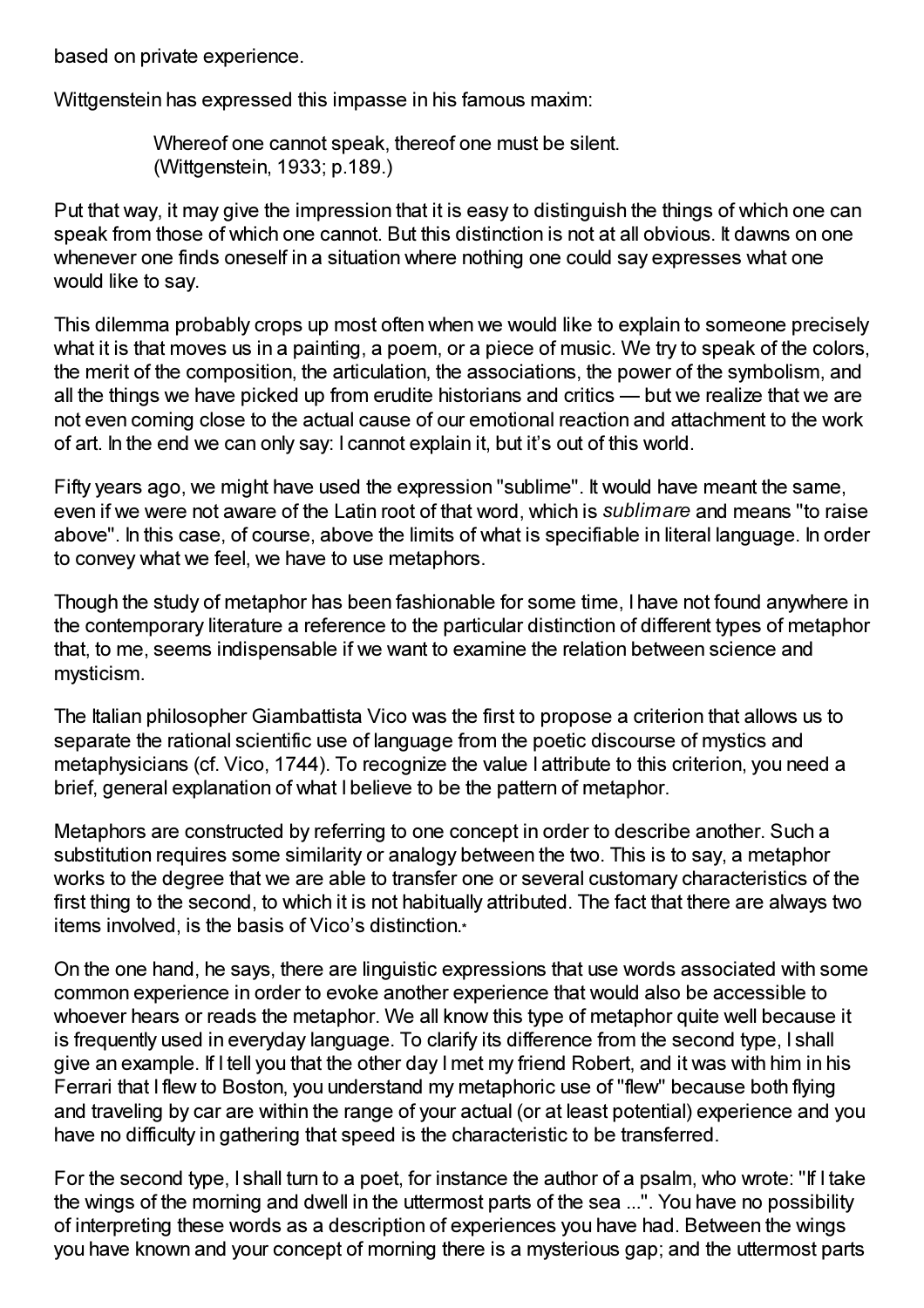of the sea are altogether outside your experiential range. This hiatus is characteristic of Vico's second type of metaphor. It projects something known into a domain beyond experience or, vice versa, it attributes a mysterious property to something familiar.

Poets, of course, use both types, and Blake, for example, was a master at linking them.

Smile on our loves, and, while thou drawest the Blue curtains of sky, scatter thy silver dew On every flower that shuts its sweet eyes, In timely sleep. ...

(Blake, "The Morning Star", ca.1770))

Blue curtains, sky, and silver dew, flowers and eyes are familiar things in our experience and we have no difficulty in combining them in novel ways. But in Blake's poetic imagination the acts of smiling, drawing, and scattering are attributed to the Evening Star and thus evoke an ineffable mystery.

With the magic metaphor the poet alludes to what is not communicable in literal language because it is not part of the speakers' common experiential world. He wants to share one of those phenomena that William James has called private and personal (James, 1901-1902).

The difference that distinguishes the poetic metaphors from those that one might call prosaic, gains considerable importance if we want to recognize different kinds of knowledge. If we define the scientific kind as abstractions drawn from experiences or experiments that are repeatable and accessible to other scientists, two things become clear. Poetic metaphors are not compatible with scientific discourse, and, second, the discourse of poets and mystics cannot be translated into the language of the sciences.

In any case, poets and mystics have an aim that is altogether different from that of scientists. They use their poetic metaphors to evoke images which, as Bertrand Russell would say, should make manifest the unity of an absolute world.

This, in Paul Valéry's words, is:

... a matter whose diversity and complexity confront the intellect and its will to represent and to dominate by means of symbols the insuperable obstacle of the real: the indivisible and the indefinable. (Valéry, 1936/1957, p.822).

The concept of a unity that comprises everything is not feasible according to the rules of rational thought. Reason can cut a piece out of the flow of experience. If then it reflects upon just this a "something" made discrete by cuts — it creates the concept of unit. As Husserl (1887) noted, this is also the first step in the generation of "things", if it is followed by reflections on what lies between the cuts. The point that is relevant here, is that the concept of unit is dependent on the endless flow of experience. (Our experience is without ends, because as rational observers we awoke only long after it began, and we shall no longer be there when it ceases.)

This requirement of a background against which a discrete entity can be posited, is the source of a problem in the Big Bang theory. The theory would like to cover the genesis and the development of the universe. Yet, precisely because it purports to be a history, it leads us at once to ask what was there before the Big Bang. This turns out to be a metaphysical question, and science cannot deal with those. It uses rational thought to construct conceptual models that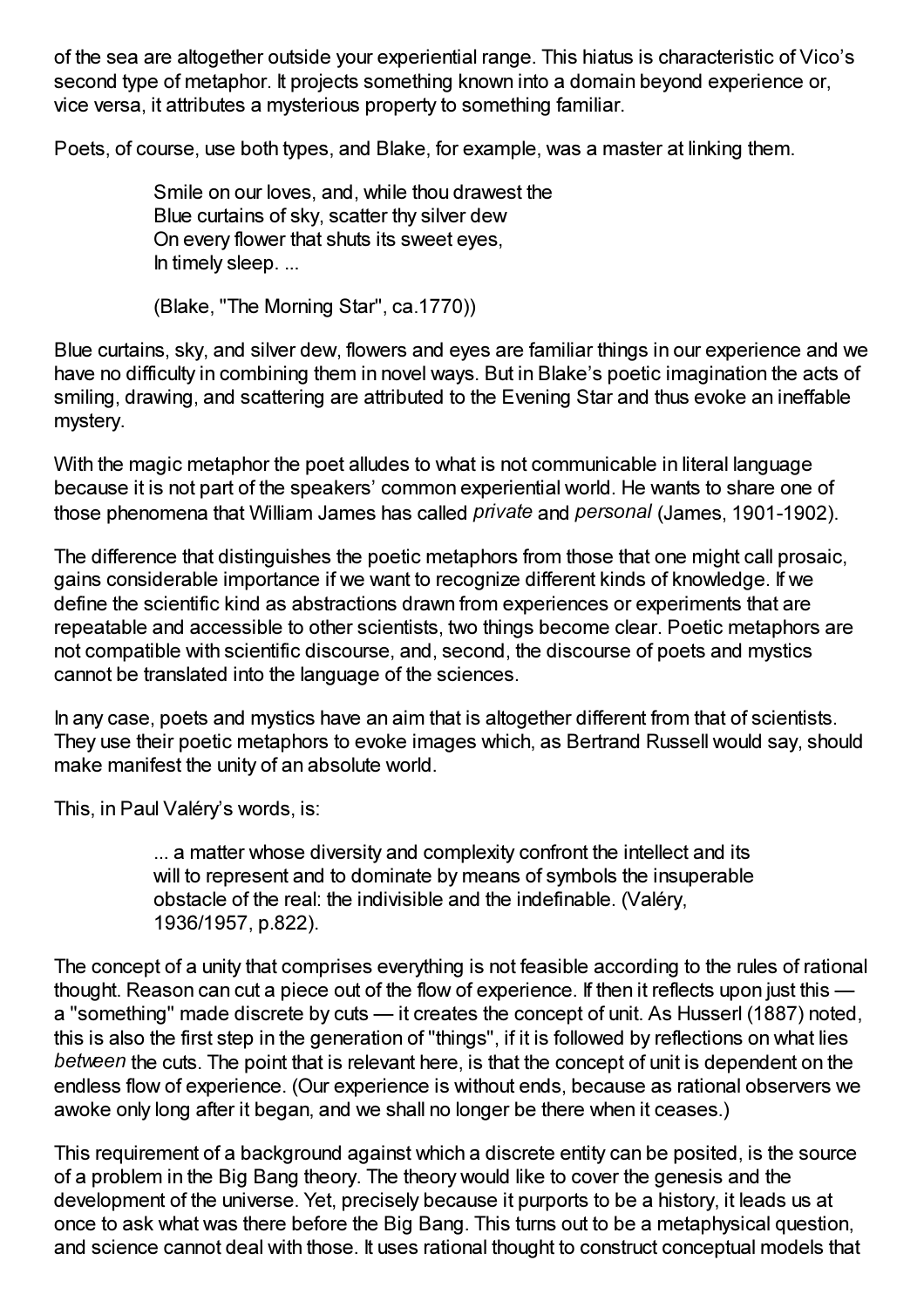are to help us organize and systematize the phenomena of our experience.

Vico's distinction of two types of metaphor has provided a way to separate the scientific enterprise from that of poetic wisdom. Much earlier, however, a Byzantine school of theology established the impossibility of capturing the mystical in rational concepts. If God is omnipotent, omniscient, and present everywhere, these theologians argued, then God is entirely different from all things we encounter in our experience. And since our concepts are but abstractions from our experience, we cannot hope to form an adequate concept of God. It is essential to realize that this argument in no way diminished the Byzantines' faith or the value they attributed to revelation. It merely made them aware of the incommensurability of mystical wisdom and rational knowledge.

One of the clearest images of the power of mystical metaphor is formulated in a scene of cross examination in Bernard Shaw's St.Joan, where Robert Beaudricourt, the Inquisitor, urges her to reveal the instructions she claims to have received:

> JOAN: ...you must not talk to me about my voices. Robert: How do you mean? Voices? Joan: I hear voices telling me what to do. They come from God. Robert: They come from your imagination. Joan: Of course. That is how the messages of God come to us. (Shaw, St.Joan 1923, scene 1)

There can be no doubt that, in their initial conception of rational models, scientists, too, draw on poetic imagination. It falls under what Peirce called "abduction" and is essential in the way they configure and then relate experiences. Their hypotheses are generated in the form of "as if" conjectures. In order to become viable theories, they must be able to serve others as a useful interpretation of observations. Hypotheses and theories, therefore, must be couched in terms that refer to "data" that are public in the sense that they can be deliberately brought about, recognized, and communicated. No matter how well this succeeds, however, the scientific theories and models concern the rationally segmented world of human observations and experience, not the unitary world of the mystic's revelation.

Nearly all active physicists and a good many philosophers have come to see that there is a mysterious side to the world which, of its nature, will remain out of the reach of science. But there is still the trend of the 19th century to replace religion with science. In the press and in beautifully produced programs on television, in classrooms and lecture theaters, science is celebrated as the golden path to TRUTH. This generates a fundamentalism that is no less pernicious than the religious kind.

If humanity is to find a viable equilibrium for survival on this planet, both scientists and mystics will have to acknowledge that although the rational coordination of actual experience and the wisdom gleaned from poetic metaphors are incommensurate, they need not be incompatible. The most urgent task seems to be to develop a way of thinking and living that gives proper due to both.